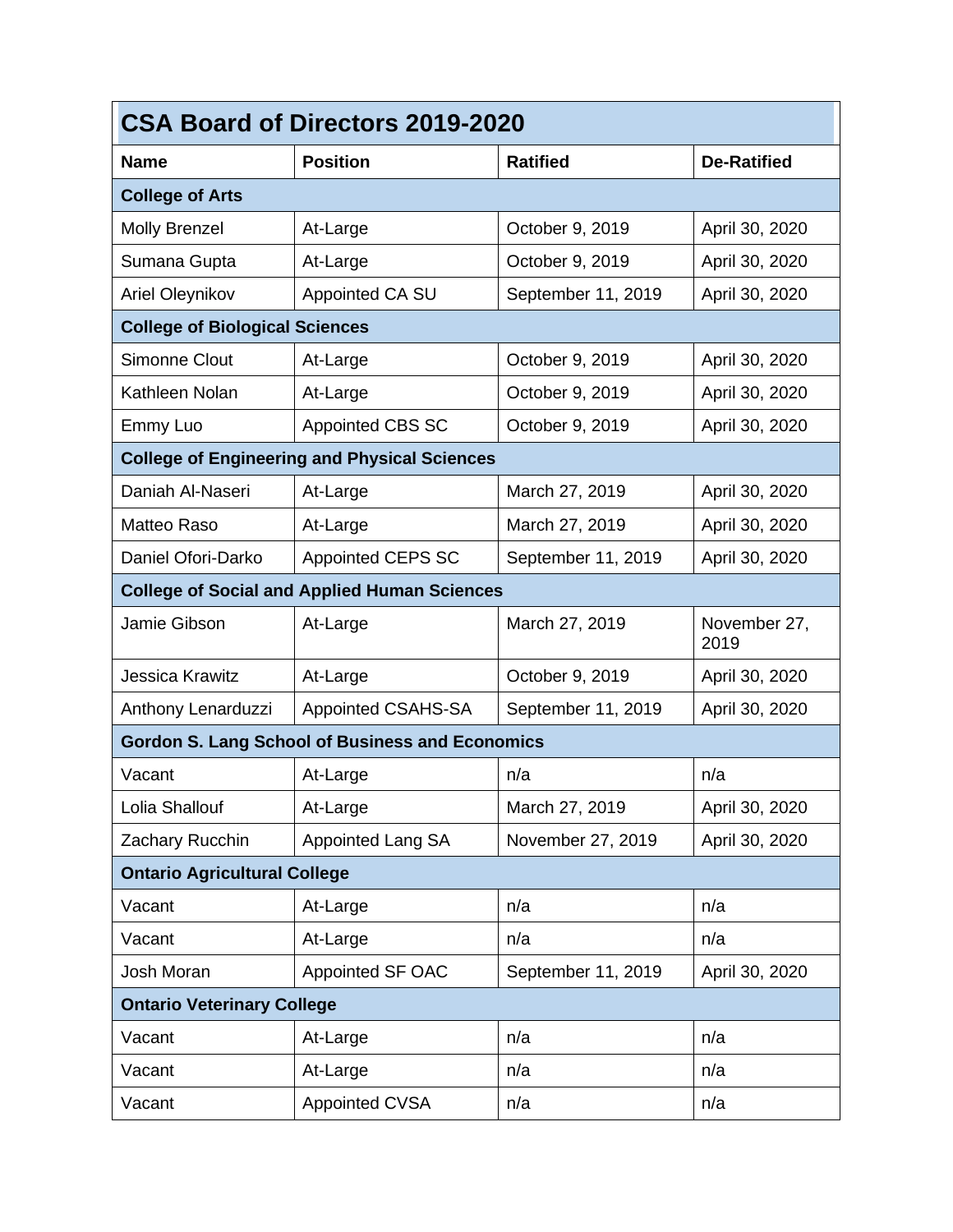| <b>Student Organizations</b>        |                                                                                   |                                    |                       |                       |  |  |
|-------------------------------------|-----------------------------------------------------------------------------------|------------------------------------|-----------------------|-----------------------|--|--|
| <b>Name</b>                         | <b>Position</b>                                                                   |                                    | <b>Ratified</b>       | <b>De-Ratified</b>    |  |  |
| Emma McNeill                        | <b>Aboriginal Student Association</b><br>(ASA)                                    |                                    | September 11,<br>2019 | September 25,<br>2019 |  |  |
| Jena-Lee Ashley                     | <b>Aboriginal Student Association</b><br>(ASA)                                    |                                    | September 25,<br>2019 | February 26,<br>2020  |  |  |
| Nicole Traynor                      | <b>Aboriginal Student Association</b><br>(ASA)                                    |                                    | February 26,<br>2020  | April 30, 2020        |  |  |
| <b>Cameron Stotts</b>               | <b>Board of Governors</b>                                                         |                                    | September11,<br>2019  | April 30, 2020        |  |  |
| <b>Briana Green-Ince</b>            | <b>Guelph Black Students</b><br>Association                                       |                                    | September 11,<br>2019 | April 30, 2020        |  |  |
| Vacant                              | Guelph Campus Co-Op                                                               |                                    | n/a                   | n/a                   |  |  |
| Alan Negrin                         | <b>Guelph Queer Equality (GQE)</b>                                                |                                    | September 11,<br>2019 | April 30, 2020        |  |  |
| <b>Emily Bruce</b>                  | <b>Guelph Resource Centre for</b><br>Gender Empowerment and<br>Diversity (GRCGED) |                                    | September 11,<br>2019 | January 29,<br>2020   |  |  |
| Jaskiran Sethi                      | <b>GRCGED</b>                                                                     |                                    | January 29, 2020      | April 30, 2020        |  |  |
| Nicole Johnston                     | Interhall Council (IHC)                                                           |                                    | September 11,<br>2019 | November 27,<br>2019  |  |  |
| Victoria Bali                       | Interhall Council (IHC)                                                           |                                    | November 27,<br>2019  | April 30, 2020        |  |  |
| Anna Canella                        | <b>International Student</b><br>Organization (ISO)                                |                                    | September 11,<br>2019 | April 30, 2020        |  |  |
| <b>Blakeney Smith</b>               | <b>Ontario Public Interest Research</b><br>Group (OPIRG) - Guelph                 |                                    | September 11,<br>2019 | April 30, 2020        |  |  |
| Michael Pacheco                     |                                                                                   | <b>Student Senate Caucus (SSC)</b> | January 15, 2020      | April 30, 2020        |  |  |
|                                     |                                                                                   |                                    |                       |                       |  |  |
| <b>Executive Officers</b>           |                                                                                   |                                    |                       |                       |  |  |
| <b>Name</b>                         |                                                                                   | <b>Position</b>                    | <b>Ratified</b>       | <b>De-Ratified</b>    |  |  |
| Dena Van de Coevering               |                                                                                   | President                          | March 27, 2019        | April 30, 2020        |  |  |
| Claudia Idzik                       |                                                                                   | <b>VP Student Experience</b>       | March 27, 2019        | April 30, 2020        |  |  |
| <b>Lindsey Fletcher</b>             |                                                                                   | <b>VP Academic</b>                 | March 27, 2019        | April 30, 2020        |  |  |
| Horeen Hassan<br><b>VP External</b> |                                                                                   | March 27, 2019                     | April 30, 2020        |                       |  |  |